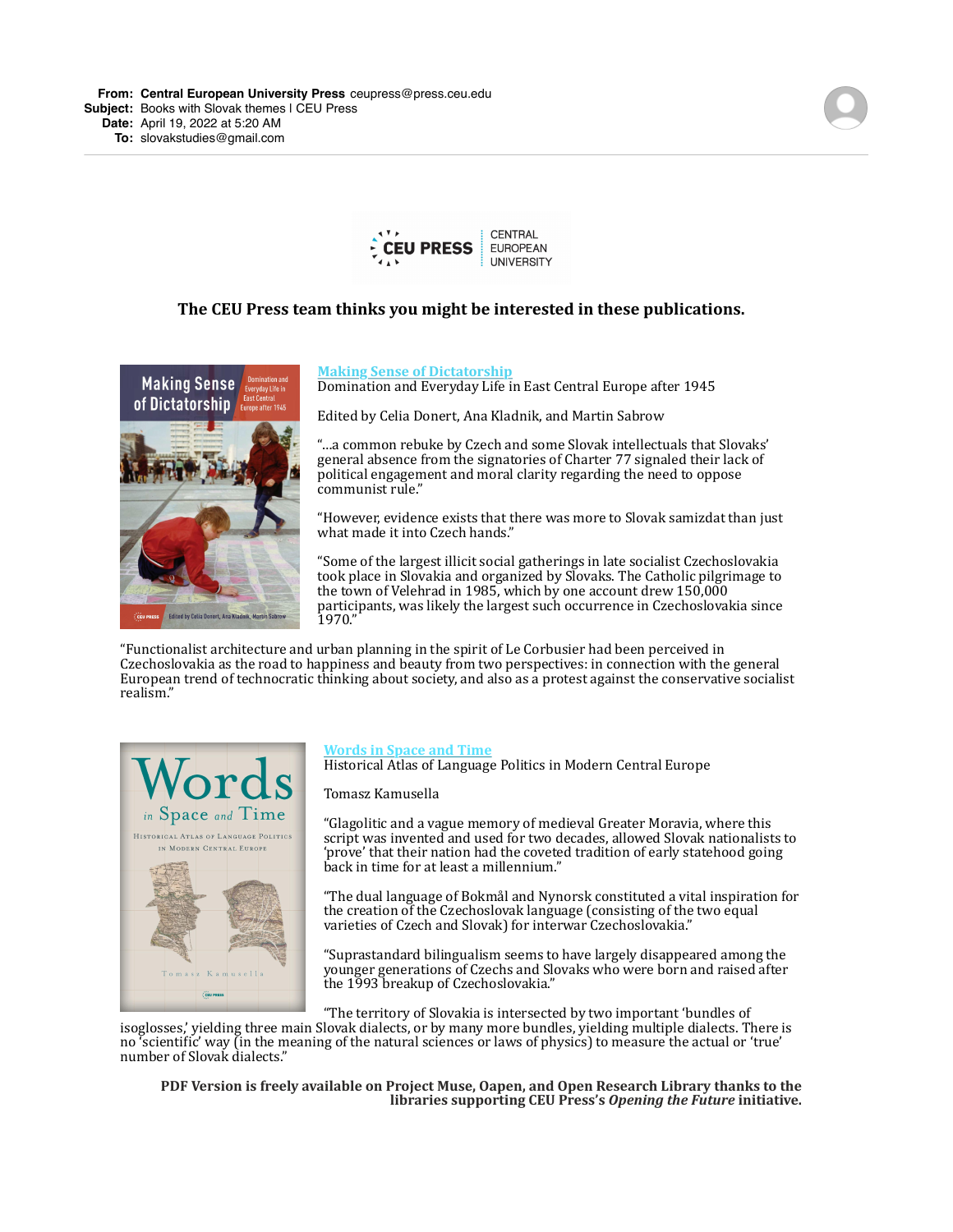# Are you looking to publish your book in these themes? **Click** [here](https://r20.rs6.net/tn.jsp?f=0012ddeCxXxEBgxlsUaVCv3uTohYpRzkNa2firv3lwd8ZKpx9Hu7h2TBY3GUcu67q5yV-hDcCcVZTdzKgb9nn4pSTO8lnTdsoOhNJVWRb8dHeAoVVNd2KN2PGsVl4biut5uE5ge3bZYq4EbwERImTneYUiLg90E2B6UcYT9iXaXAKU=&c=zSI51apcTKYoBeoSJ4LG9wkKJ0w1Cd4xisYrgFhupQ_O0CcBo9oNGA==&ch=8IGLYqjjA39T_-LjRQGGNs5mhFSblzhRiUpyFnEGcVqaAN364r3w_Q==) for our book proposal form and to learn more about the process.



#### **Ireland's Helping Hand to Europe** Combatting Hunger from Normandy to Tirana, 1945–1950

Jérôme aan de Wiel

"Despite the widespread destruction, Europe's economy was not affected beyond all hope. The incessant Allied bombing raids on Germany had destroyed relatively little economic infrastructure, just over 20%. Certain areas of the Czech lands and Slovakia had performed well industrially during the war"

"The International Red Cross was allowed to visit camps where Germans were interned. The first visit took place in Bratislava in June. The dreadful detention conditions were plain to see. They were free to visit camps in Slovakia, but it was far more complicated in Bohemia and Moravia."

"In July 1946, the Red Cross delegate in Bratislava explained that the fate of German civilians interned in Slovakia was 'critical'. 480 cases of Irish condensed milk had been sent to them. The transit camps of Novaky, Poprad and Petrzalka-Kopcani would receive 160 cases each. The Slovak Red Cross

had agreed to store them free of charge."

"The Czechoslovak government closed down the embassy in Dublin in 1950."



#### **[Underground Modernity](https://r20.rs6.net/tn.jsp?f=0012ddeCxXxEBgxlsUaVCv3uTohYpRzkNa2firv3lwd8ZKpx9Hu7h2TBaUwMW75tZEEtkWZAL7xwz6biDc9WU5oimaQfLSvHVkZFpPeLWOC2Ex9IzKWb-AlZKeqMgLoDBbJVVzpuaPcOPbfjlhjvJhBLqf8zRgAGBjgjCt57QNgEHdPn4wEBusQ_A==&c=zSI51apcTKYoBeoSJ4LG9wkKJ0w1Cd4xisYrgFhupQ_O0CcBo9oNGA==&ch=8IGLYqjjA39T_-LjRQGGNs5mhFSblzhRiUpyFnEGcVqaAN364r3w_Q==)**

Urban Poetics in East-Central Europe, Pre- and Post-1989

#### Alfrun Kliems

"It is a commonplace of literary history that the city has long been unpopular in Slovak poetry. Decades after Jesensky's debut, the village was still seen as the refuge of national values and safe haven for a Slovak writer. When not ignored altogether, the city has been condemned as a den of iniquity or a non-native thorn in the nation's side."

"Bratislava bohemia allowed its members to switch comfortably among the codes of various places and groups: of Pest, Vienna, the Jews, the Slovaks, metropolitan Europe, or popular folklore."

"Bratislava gives contour to Vladimir Archleb's poetic work. In fact, the setting is even more present in his writings than in the work of Andrej Stankovič, the

'postmodern bagpiper' and pope of the Slovak underground who linked its scene with the Prague underground."

"After the fall of communism, the underground legend Egon Bondy, founder of Total Realism, moved to Bratislava in protest against the division of Czechoslovakia."

> To learn more about the Central European University Press, **download or browse our latest catalogue.**



#### **Books with a Slovak focus:**

- Similarly to Margita Figuli's other writings, *Three Chestnut Horses* is a meditation on the meaning of love and compassion in the context of current social problems.
- The environmental deprivation of Roma communities is discussed on examples from Slovakia.
- The author of this comparative work on constitutional adjudication is influential in current Slovak politics.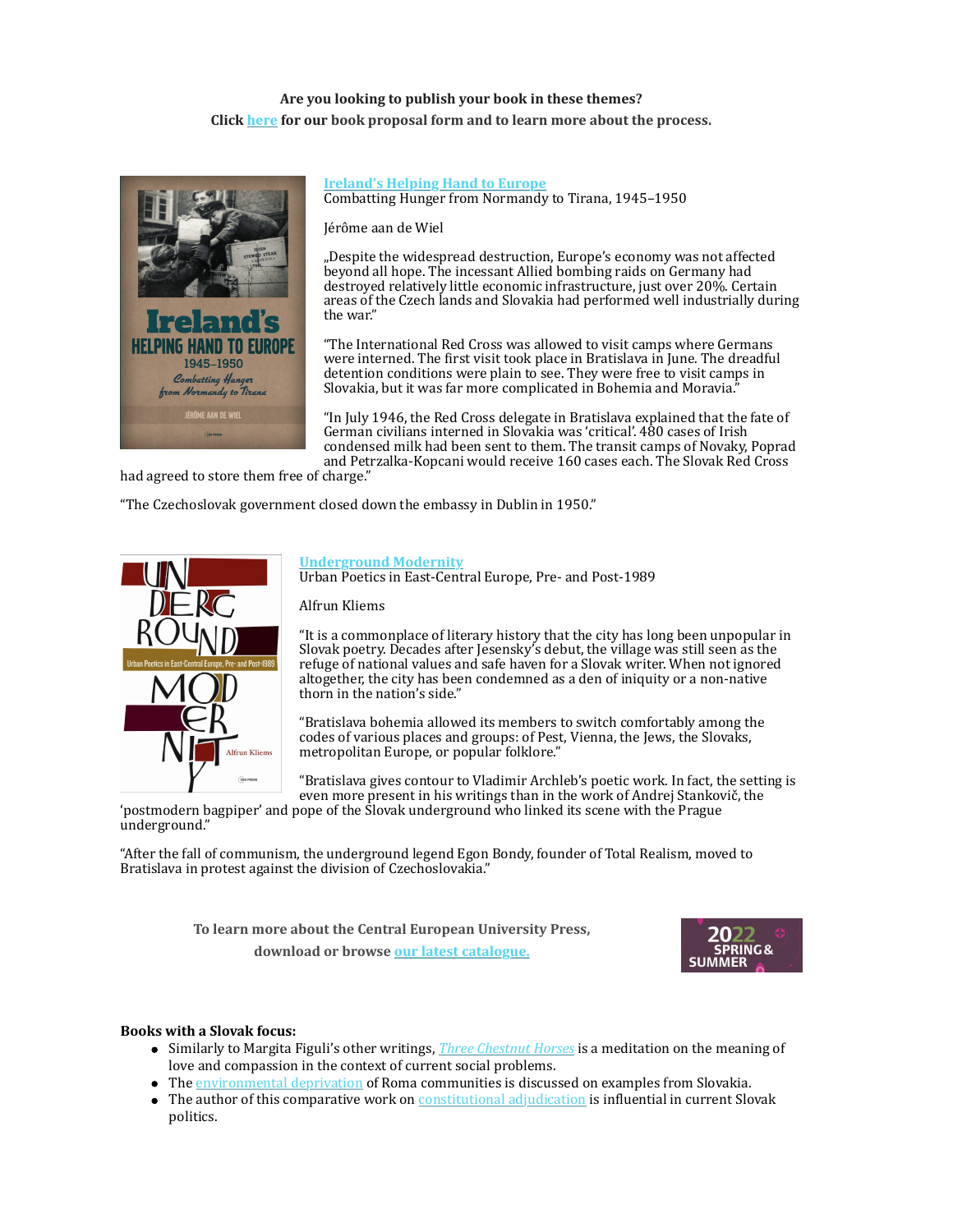**Other titles on the backlist** with relevance to Slovaks, historical topics on top, contemporary issues below. Click here for more:

- The Gesta Hungarorum of Anonymus has been familiar to Slovak historians for long.
- $\bullet$  Deeds and vicissitudes of **Jesuit communities** in Spis, Presov, Banska Bystrica, Klastor pod Znievom, Levoca, Kosice, Trnava and other parts of the Habsburg empire.
- $\bullet$  The five-volume undertaking of comparing documents on national identities in east and central Europe includes Hrdlicka (1785), Kollár (1821), Suhajda (1834), Stur (1846), Palarik (1860), [Pavlu](https://r20.rs6.net/tn.jsp?f=0012ddeCxXxEBgxlsUaVCv3uTohYpRzkNa2firv3lwd8ZKpx9Hu7h2TBUuWupSNV2VvZX6pjbOj0i4ZJMEoOw2S-enlUZJMkuxEcktg6PtpTAVeScMx1rwxDqi4q32ITIv3tfe1YN1Ow5s_rOaaPdT2j37XhxsD4d9CGVQt87v0os8=&c=zSI51apcTKYoBeoSJ4LG9wkKJ0w1Cd4xisYrgFhupQ_O0CcBo9oNGA==&ch=8IGLYqjjA39T_-LjRQGGNs5mhFSblzhRiUpyFnEGcVqaAN364r3w_Q==) (1910), [Lajciak](https://r20.rs6.net/tn.jsp?f=0012ddeCxXxEBgxlsUaVCv3uTohYpRzkNa2firv3lwd8ZKpx9Hu7h2TBUuWupSNV2VvZX6pjbOj0i4ZJMEoOw2S-enlUZJMkuxEcktg6PtpTAVeScMx1rwxDqi4q32ITIv3tfe1YN1Ow5s_rOaaPdT2j37XhxsD4d9CGVQt87v0os8=&c=zSI51apcTKYoBeoSJ4LG9wkKJ0w1Cd4xisYrgFhupQ_O0CcBo9oNGA==&ch=8IGLYqjjA39T_-LjRQGGNs5mhFSblzhRiUpyFnEGcVqaAN364r3w_Q==) (1920), Tiso (1930), Novomeský (1936), Chorvath (1939), [Polakovic](https://r20.rs6.net/tn.jsp?f=0012ddeCxXxEBgxlsUaVCv3uTohYpRzkNa2firv3lwd8ZKpx9Hu7h2TBbuELi8GZyaaYWHYhbFRQZb4TekRc51bBLfkJH2Vr6COnH4x870xciANTv20fw3O4lt1QGQNREuivGSVwjgnVoFwEeY8scs9UT275dTmc-F63HWxqialrHo=&c=zSI51apcTKYoBeoSJ4LG9wkKJ0w1Cd4xisYrgFhupQ_O0CcBo9oNGA==&ch=8IGLYqjjA39T_-LjRQGGNs5mhFSblzhRiUpyFnEGcVqaAN364r3w_Q==) (1940), Hanus  $(1941)$ , and  $Hodza$  (1942.
- Processes of nation-building within the  $Habsburg Monarchy$  and other empires in Europe.
- The case of Rusyns in Slovakia occupies an important part of the encyclopedic work that follows the history of Carpatho-Rusyns over centuries.
- A book on the pet project of Moravian Slovakia's famous son, the first president of Czechoslovakia.
- "As factors of destabilization, ethnic Germans in Slovakia were unsuitable because they kept their prewar loyalty to Hungary or were sympathetic towards Prague." - Wars and Betweenness
- $\bullet$  The **Shoah** occurred in the area under Hungarian rule between 1938 and 1945.
- **Efforts** for the return of civilians whom the  $\frac{\text{Red Army }$  abducted for forced labor.
- $\bullet$  The position of the *Catholic Church* in the new Slovakia between 1945–1948.
- How did the Czechoslovak road to Stalinism differ from the other stories in Eastern Europe?
- $\bullet$  The main stages and features of the collectivization of agriculture in the former Soviet-dominated Eastern Europe; and how the dramatic transition from communism to capitalism affected rural communitie
- "In 1949 in Čadca, workers from different factories joined forces to protest, and residents of the city took to the streets to support them."—Labor in State-Socialist Europe
- $\bullet$  "Karel Kosík argued that the practical test of the Czech question was after all the Slovak question." from the volume on intellectuals and the totalitarian temptation.
- The huge book distribution program of the CIA reached thousand people also in Slovakia.
- What impact did Radio Free Europe and the Voice of America have on Eastern Europe?
- $\bullet$  An unparalleled resource of primary documentation on the Prague Spring.
- Re-assessing the significance and consequences of the events associated with the year  $1968$ highlighting events in Czechoslovakia.
- Slovak artists' engagements in the natural environment at the turn of the 1960s and during the 1970s.
- $\bullet$  A comparative monograph examines the grass-roots activism of the secret Catholic Church in Slovakia and the Lutheran Church in East Germany.
- Fresh interpretation of the revolutions of 1989; and the collapse of Soviet domination in documents  $$ see some extracts from the latter below.
- Slovak [historiography](https://r20.rs6.net/tn.jsp?f=0012ddeCxXxEBgxlsUaVCv3uTohYpRzkNa2firv3lwd8ZKpx9Hu7h2TBbDFUKM-romTTWQIJbhLuZHjuO0qGiyRJLaOTU5xZvBxTl_Sk63tUMZFDOkEe-w6t_YOUKtYLz-3WRDI6uB62BCrbajCZhJwcBpg5qLGyLuUbjOzuRxU5bc=&c=zSI51apcTKYoBeoSJ4LG9wkKJ0w1Cd4xisYrgFhupQ_O0CcBo9oNGA==&ch=8IGLYqjjA39T_-LjRQGGNs5mhFSblzhRiUpyFnEGcVqaAN364r3w_Q==) in the 1990s between the national and trans-national agenda; and similar dilemmas around creating a Slovak collective memory in the post-communist world; as well as the analysis of the political use of history in Slovakia's neighbors (Poland, Ukraine, Hungary).
- $\bullet$  The many ways of looking back to the communist past; and memory politics exposed in a comparative volume.
- Together with 28 more post-communist transition countries, the political and economic performance of Slovakia is also examined as part of a search of varieties of transition models.
- $\bullet$  Issues of educational segregation examined in a comparative volume.
- $\bullet$  An erudite essay on the political economy of transition from command to market economy; and a book that discusses the impact of institutional trust on economic growth.
- Privatization and economic reform examined from the perspective of the nationalism-economy nexus.
- Comparing the first  $20$  years of Czechoslovakia's successors.
- Modern Slovak national identity-building is analyzed in the collective volume that explores the latest intellectual panorama of east-central Europe.
- "In Slovakia, the outrage over the assassination of a journalist drew massive crowds into the streets in March 2018."-The Legacy of Division.

CEU Press titles are available in print through major booksellers, or in electronic format through distributors of e-books to libraries and individuals. For more details, visit

[https://ceupress.com/how-order](https://r20.rs6.net/tn.jsp?f=0012ddeCxXxEBgxlsUaVCv3uTohYpRzkNa2firv3lwd8ZKpx9Hu7h2TBUXccIYOgifLmvh3x6FwAznlf0bh2VTDbuDqY335tU32xBMCmgLbvhZMS52zbxEtNntBx34cQNUD91hxPBaYvrUsK4q-9G8XfQ==&c=zSI51apcTKYoBeoSJ4LG9wkKJ0w1Cd4xisYrgFhupQ_O0CcBo9oNGA==&ch=8IGLYqjjA39T_-LjRQGGNs5mhFSblzhRiUpyFnEGcVqaAN364r3w_Q==)

# **[WWW.CEUPRESS.COM](https://r20.rs6.net/tn.jsp?f=0012ddeCxXxEBgxlsUaVCv3uTohYpRzkNa2firv3lwd8ZKpx9Hu7h2TBVIZEjdx7RLzyEGOrC__aP1KF0Yt_D0vdZftwnqTOdoiw42EW_JgOhEzb979t7Chj0tIZv8cNI8gkP3boVTVjuk=&c=zSI51apcTKYoBeoSJ4LG9wkKJ0w1Cd4xisYrgFhupQ_O0CcBo9oNGA==&ch=8IGLYqjjA39T_-LjRQGGNs5mhFSblzhRiUpyFnEGcVqaAN364r3w_Q==)**